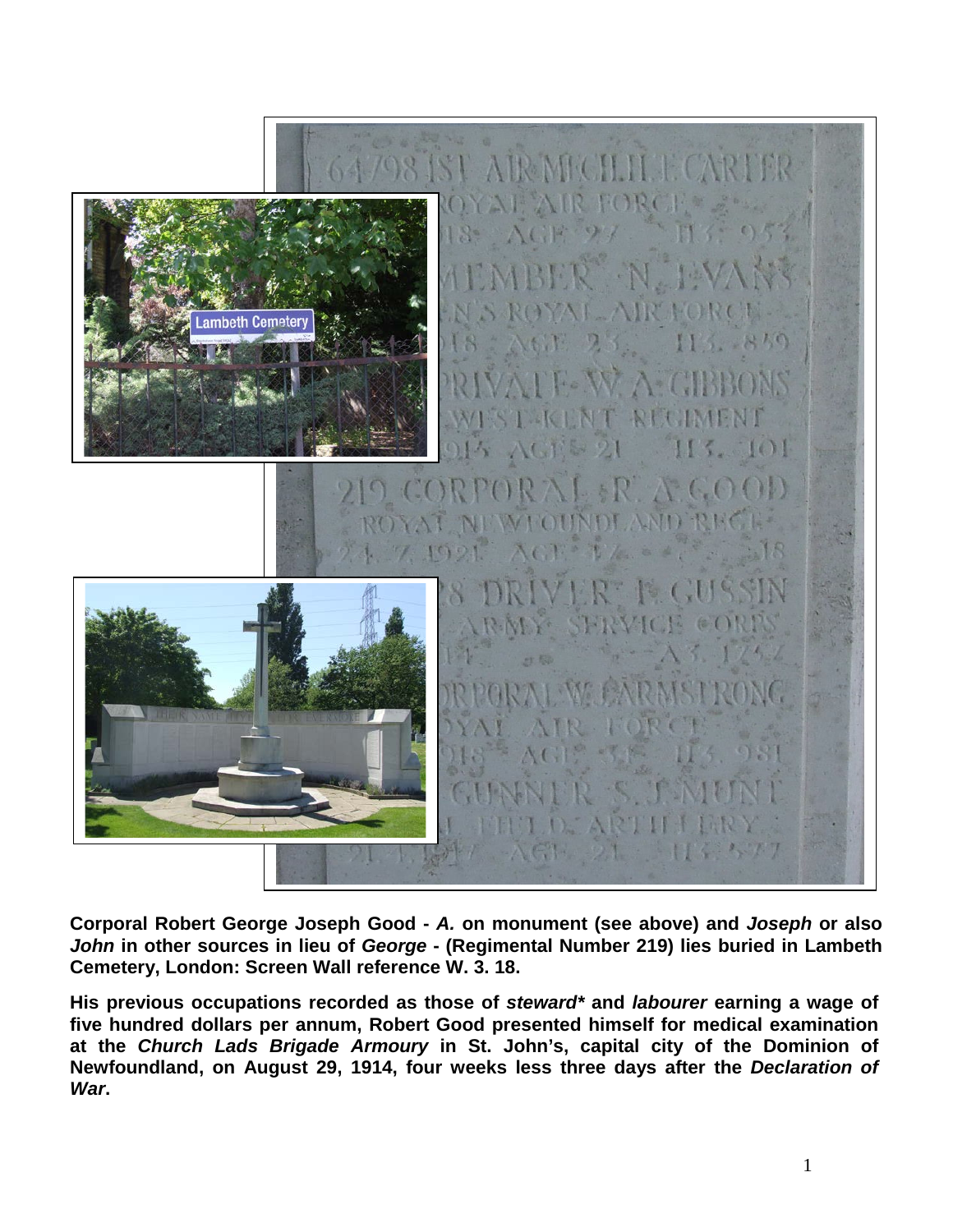2

**The examination having pronounced him as…***fit for foreign service***…he then enlisted seven days afterwards – engaged at the daily private soldier's rate of \$1.10 (this included a ten-cent Field Allowance) - on September 5.**

**Robert Good was a recruit of the First Draft.** 

*\*The 1913 St. John's Business Directory records Robert Good's occupation as that of… steward, HMS Sirius. Sirius was an elderly British cruiser of the reserve which had been taken out of retirement and was subsequently used during the Great War – although Newfoundland is not documented as her port at any time. She served ultimately as a block-ship deliberately scuttled during the raid on Ostend in April of 1918.*

**Robert Good had had prior military experience: he had been a Royal Marine for twenty-one years and had served in the South African War of 1899-1902 - for which he had been awarded the Queen's South Africa Medal (right above) - and also during the Boxer Rebellion (see further below).**

**(Right above:** *The image of HMS Sirius is from the Old Ship Picture Galleries web-site***.)**

**There was now to be a wait of some five weeks – although training was to be ongoing - before Private Good was attested on October 1. He then embarked on October 3 with the others of the** *First Five Hundred* **onto the Bowring Brothers' vessel**  *Florizel* **awaiting in St. John's Harbour.**

**The ship sailed on the morrow to its rendezvous off the south coast of the Island where she was to join the convoy transporting the 1st Canadian Division across the Atlantic.**

**(Right above:** *The image of Florizel at anchor in the harbour at St. John's is by courtesy of Admiralty House Museum***.)**

**In the United Kingdom Private Good trained with the Newfoundland contingent: firstly in southern England on the Salisbury Plain; then in Scotland at Fort George – on the Moray Firth close to Inverness; at Edinburgh Castle – where it provided the first garrison from outside the British Isles; and later again at the tented** *Stobs Camp* **near the town of Hawick to the south-east of Edinburgh.**

**(Right above:** *Fort George, constructed in the latter half of the eighteenth century, still serves the British Army to this day***. – photograph from 2011)**



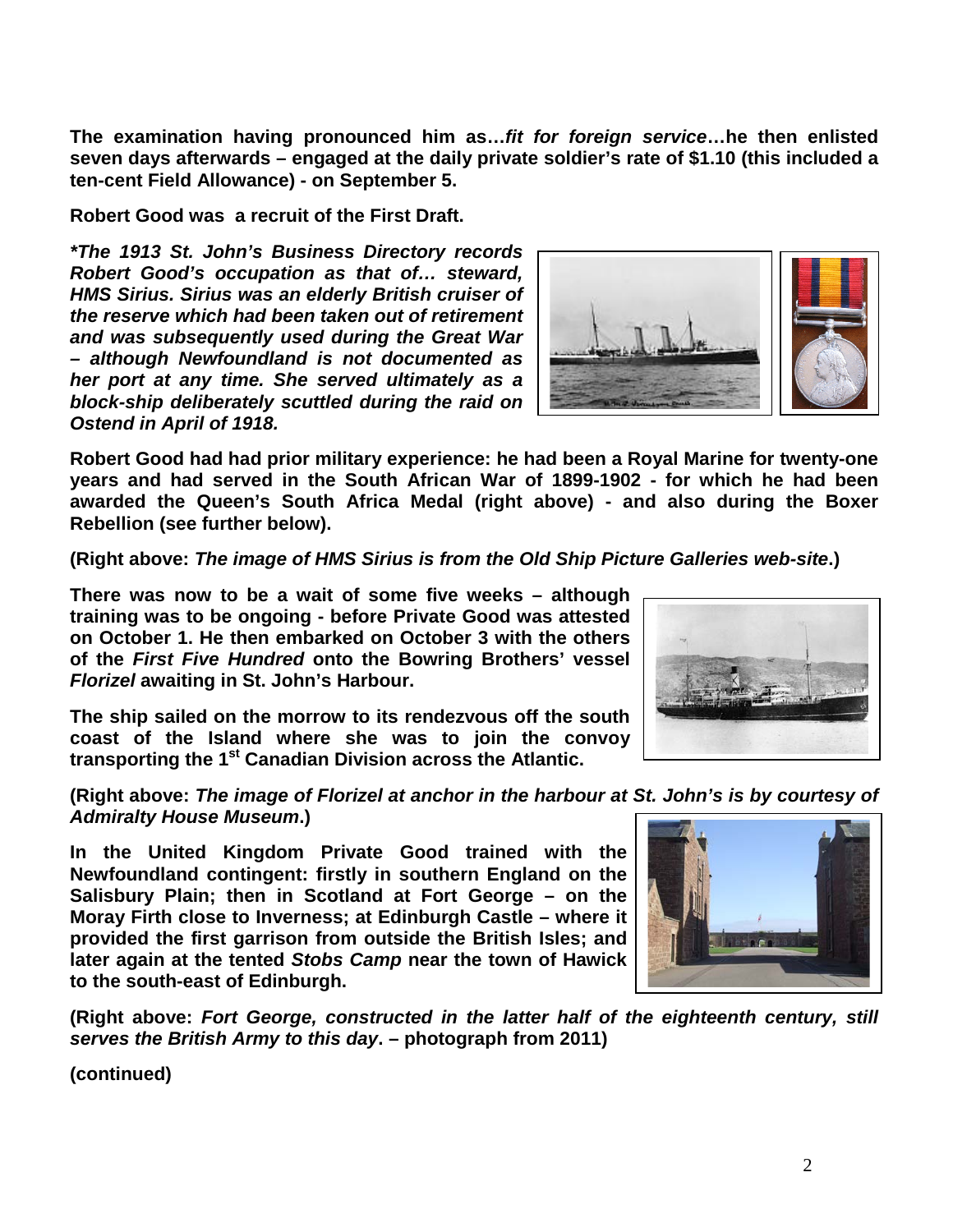3

**(Right below:** *The Newfoundland Regiment parades at Stobs Camp, about to be presented with its Colours on June 10, 1915* **– by courtesy of Reverend Wilson Tibbo and Mrs. Lillian Tibbo)**

**At the beginning of that August of 1915, the four senior Companies, 'A', 'B', 'C' and 'D', were then sent south to undergo a final two weeks of training, as well as an inspection by the King, at Aldershot; meanwhile the two junior Companies, the later-arrived 'E' and 'F'\*, were sent to Scotland's west coast, to Ayr, where they were to provide the nucleus of the newly-forming 2nd (***Reserve***) Battalion.**

**(Right:** *George V, by the Grace of God, of the United Kingdom of Great Britain and Ireland and of the British Dominions beyond the Seas, King, Defender of the Faith, Emperor of India* **– photograph from** *Bain News Services* **via** *Wikipedia***)**

*\*On July 10, 1915, 'F' Company had arrived at Stobs Camp from Newfoundland, its personnel raising the numbers of the unit to battalion establishment strength, and thus permitting it to be ordered to active service. The 1st Battalion, Newfoundland Regiment, comprising those four Companies, 'A', 'B', 'C' and 'D', was thereupon attached to the 88th Brigade of the 29th Division of the (British) Mediterranean Expeditionary Force.*

**It had then been during the period spent at Aldershot that Private Good of 'A' Company – he was not alone in doing so - had been prevailed upon, he on August 14, to re-enlist** *for the duration of the war\****.**

**\****At the outset of the War, perhaps because it was felt by the authorities that it would be a conflict of short duration, the recruits enlisted for only a single year. As the War progressed, however, this was obviously going to cause problems and the men were encouraged to re-enlist***.**

**(Right above:** *Some of the men of 'A', 'B', 'C' and 'D' Companies of the 1st Battalion of the Newfoundland Regiment at Aldershot in August of 1915* **– from** *The Fighting Newfoundlander* **by Col. G.W.L. Nicholson, C.D.)**

**(Right:** *The image of Megantic, in peace-time a 'White Star Line' vessel, is from the Old Ship Picture Galleries web-site***.)**

**On August 20, 1915, Private Good and his comrades-in-arms embarked in the Royal Navy Harbour of Devonport onto the requisitioned passenger-liner** *Megantic* **for passage to the Middle East and to the fighting against the Turks where, a month later – having spent two weeks billeted in British barracks in the Egyptian capital, Cairo - on September 20, he disembarked with the 1st Battalion at** *Suvla Bay* **on the** *Gallipoli Peninsula***.** 





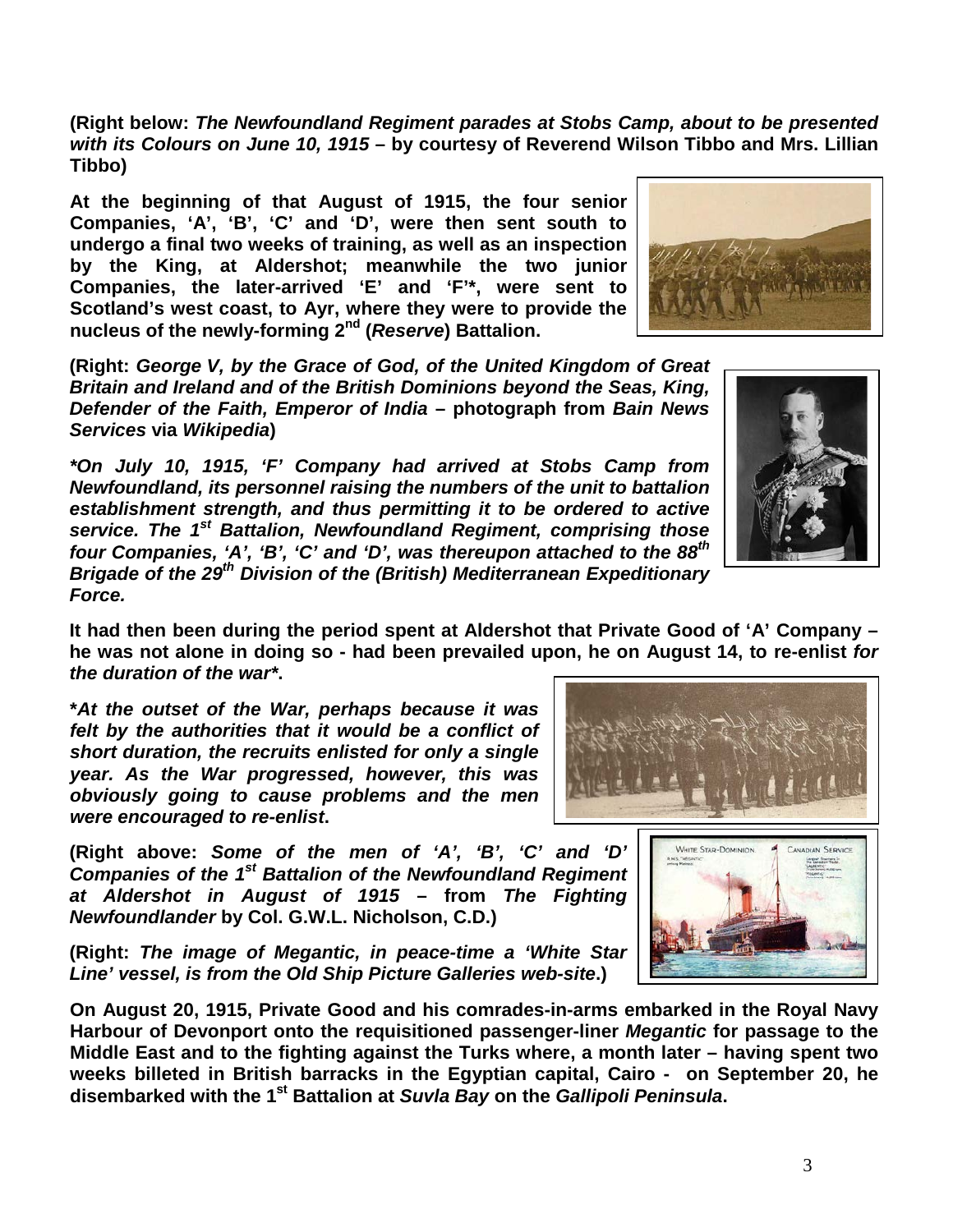**By this time, perhaps in deference to his age (see further below) – or perhaps simply because he was good at it – Private Good was by this time being employed as a cook.**

**(Right:** *Kangaroo Beach, where the officers and men of the 1st Battalion, Newfoundland Regiment, landed on the night of September 19-20, 1915, is to be seen in the distance at the far end of Suvla Bay. The remains of a landing-craft are still clearly visible in the foreground on 'A' Beach***. – photograph taken in 2011)**

**(Right below:** *Newfoundland troops on board a troop-ship anchored at Mudros: either Megantic on August 29, Ausonia on September 18, or Prince Abbas on September 19 – Whichever the case, they were yet to land on Gallipoli***. – from Provincial Archives)**

**(Right below:** *This appears to be Suvla Beach in August of 1915 when the British disembarked. The Turks had not reacted to the landing at this point which explains all the activity in the open. Suvla was the only beach to resemble this one, the others all being little more than sandy and gravelly strips. The Newfoundlanders arrived at the farther end of the area – at Kangaroo Beach - perhaps as far as two kilometres to the right, and they arrived on the night of September 19-20***. – from**  *Illustration***)**

**Not only the landing at Suvla Bay but the entirety of the** *Gallipoli Campaign* **was to be a debacle: Flies, dust, disease, frost-bite, floods – and the casualties inflicted by an enemy who was to fight a great deal better than the British High Command\* had ever anticipated – were eventually to overwhelm the British-led forces and it would be decided to abandon not only** *Suvla Bay* **but the entire** *Gallipoli* **venture.**

*\*Many of the commanders chosen were second-rate, had been brought out of retirement, and had little idea of how to fight – let alone of how to win. One of the generals at Suvla, apparently, had handed in his resignation during the Campaign and had just gone home.* 

**(Right above:** *A century later, the area, little changed from those far-off days, of the Newfoundland positions at Suvla, and where Private Good was to serve in the fall of 1915* **– photograph from 2011)**

**\* \* \* \* \***

**Barely more than two weeks after having landed at** *Suvla Bay***, on October 5, 1915, Private Good reported to the 26th Casualty Clearing Station, suffering from diarrhoea. The problem was soon to be diagnosed as pyrexia (***a high fever***) due to dysentery and enteritis.** 







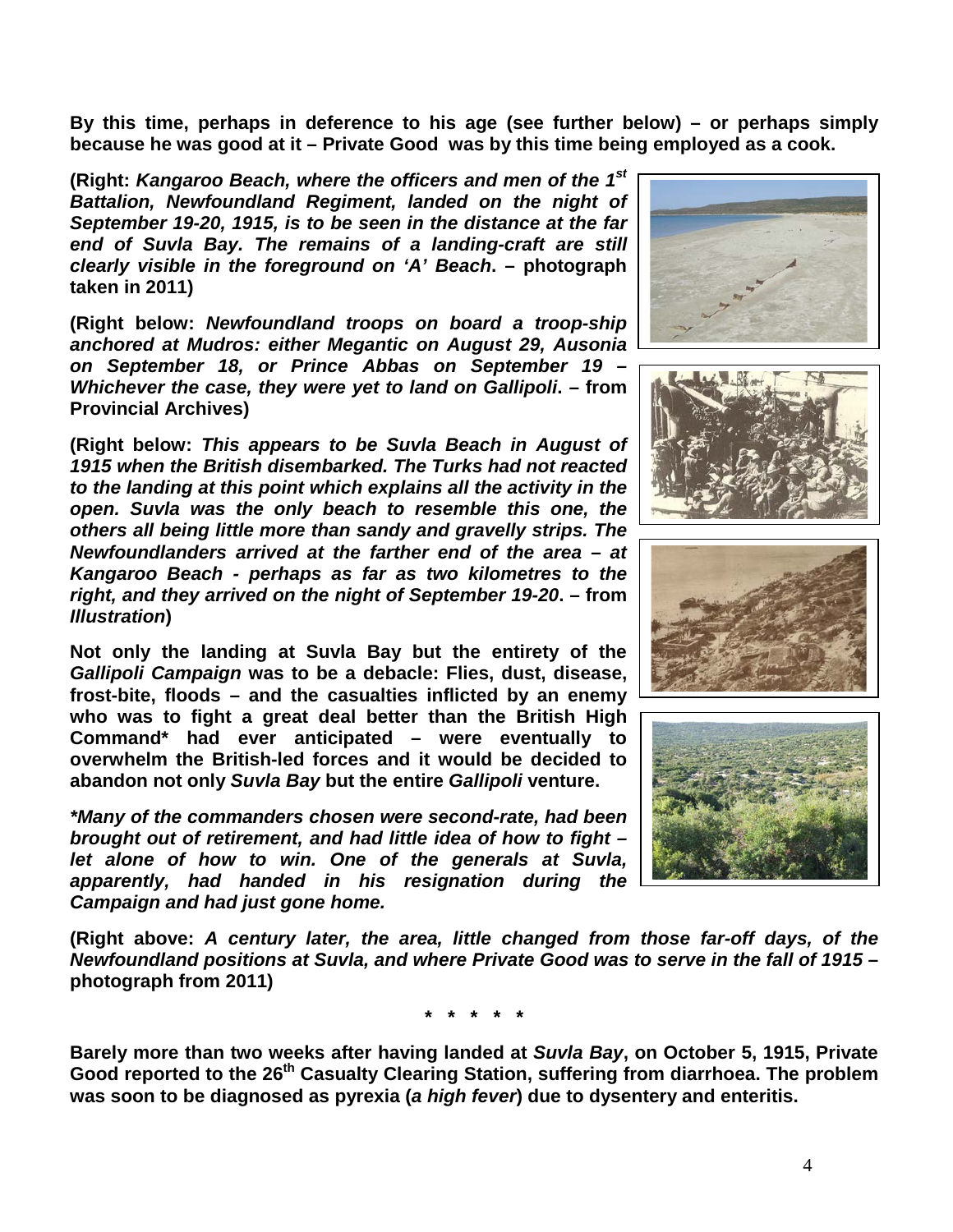**From Gallipoli he was evacuated to an unidentified hospital ship and, five days following, on October 10, was to be admitted into Kasr-el-Aini Hospital in Cairo. From there, on an unspecified date – but likely towards the end of December\* - Private Good was forwarded further up the River Nile, to the Convalescent Depot at Luxor.**

**(Right:** *A street in Cairo at or about the period of the Great War* **– from a vintage post-card)**

**Private Good was discharged from convalescence at Luxor on February 3 of 1916, to return** *to duty* **with 1st Battalion at Suez four days later, on February 7.**

*\*Sufferers from enteritis were usually assigned six weeks convalescence after treatment.*

**During his absence due to his medical problems and some eleven weeks after Private Good and the Newfoundland Battalion had landed there, on the night of December 19-20, the British abandoned the area of** *Suvla Bay* **– the Newfoundlanders, the only non-British unit to serve there, to form a part of the rear-guard. Some of the Battalion personnel was evacuated to the nearby island of Imbros, some to Lemnos, further away, but in neither case was the respite to**  be of a long duration; the 1<sup>st</sup> Battalion was transferred only **two days later to the area of Cape Helles, on the western tip of the** *Gallipoli Peninsula***.**

**(Right above:** *Cape Helles as seen from the Turkish positions on the misnamed Achi Baba, positions which were never breached. The Newfoundland positions were to the right-hand side of the picture***. – photograph from 2011)**

**(Right above:** *'W' Beach at Cape Helles as it was days before the final British evacuation* **– from** *Illustration***)**

**The British and the** *Anzac* **forces – the Australian and New Zealand Army Corps also served at** *Gallipoli* **– were by then only marking time until a complete withdrawal of the**  *Peninsula* **was undertaken. The operation took place on the night of January 8-9, the Newfoundland Battalion providing some of the rear-guard for this second occasion as well\*.**

*\*Lieutenant Owen Steele of St. John's, Newfoundland, is cited as having been the last soldier of the Mediterranean Expeditionary Force to step into the final small boat to sail from the Gallipoli Peninsula.* 

5







**\* \* \* \* \***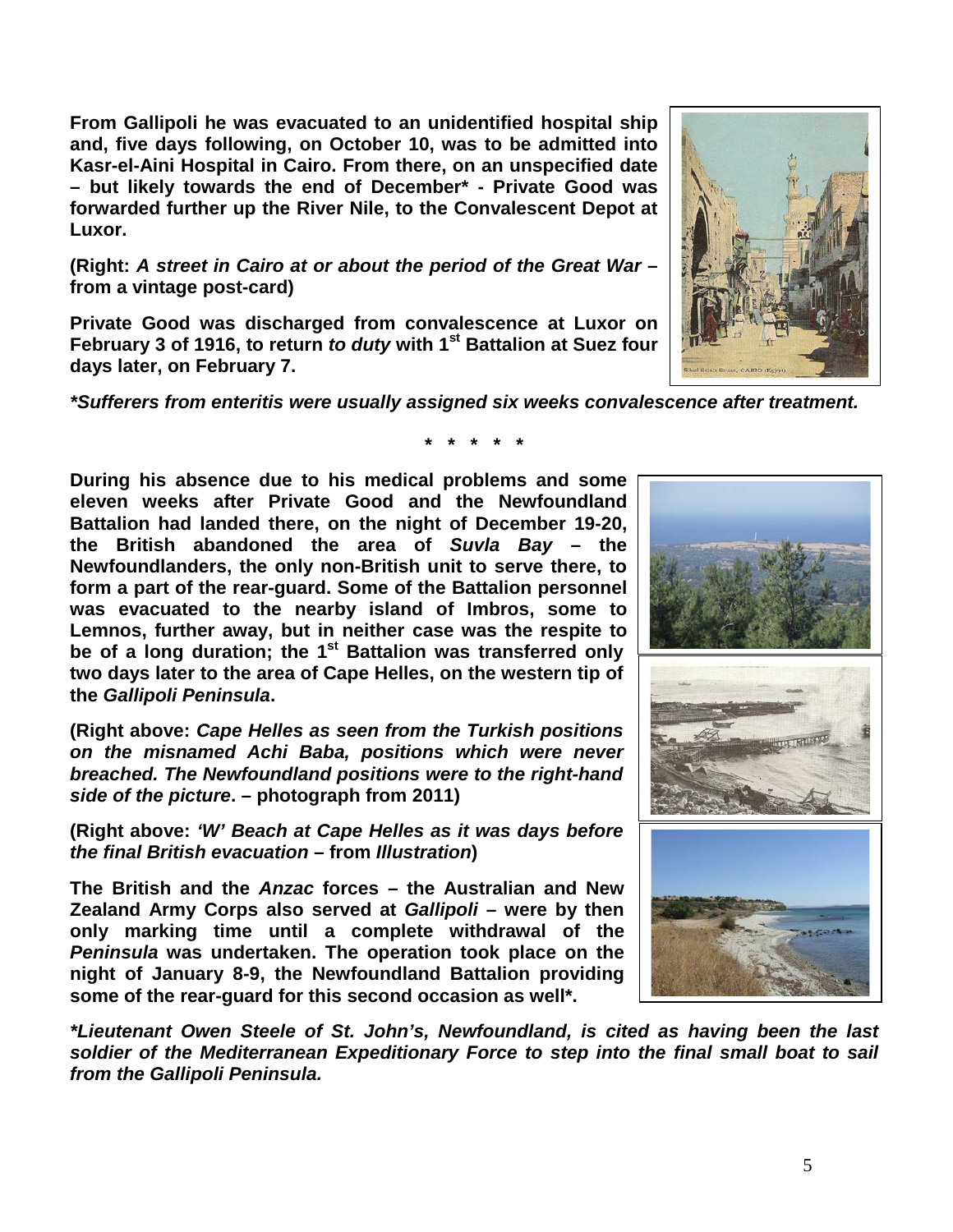6

**(Preceding page:** *'W' Beach almost a century after its abandonment by British forces and by the Newfoundlanders who were the last soldiers off the beach***:** *vestiges of the wharves in the black-and-white picture are still to be seen.* **– photograph from 2011)**

**(Right:** *The British destroy their supplies during the final evacuation of the Gallipoli Peninsula. The men of the 1st Battalion were among the last to leave on two occasions, at Suvla Bay and at Cape Helles***. – photograph taken from the battleship** *Cornwallis* **from**  *Illustration***)**

**When the British evacuated the entire** *Gallipoli Peninsula* **in January of 1916, the Newfoundland Battalion was shipped to the Egyptian port-city of Alexandria, arriving there on the 15th of that month. The Newfoundlanders were then immediately transferred southward to Suez, one of the ports at the southern end of the Canal which bears the same name, there to await further orders as, at the time, the subsequent destination of the 1st Battalion's 29th Division had not yet been decided\*.**

*\*Bulgaria had entered the conflict in October of 1915 on the side of the Central Powers and Salonika was soon to become a theatre of war.*

**The period at Suez, as previously noted, was, of course the time during which Private Good was to report back to the Newfoundland Battalion.**

**(Right:** *Port Tewfiq at the south end of the Suez Canal just prior to the Great War* **– from a vintage post-card)**

**\* \* \* \* \***

**(Right:** *British troops march through the port area of the French city of Marseilles***. – from a vintage postcard)**

**After a two-month interim, on March 14, the Newfoundlanders embarked onto His Majesty's Transport** *Alaunia* **at Port Tewfiq, also at the southern end of the** *Suez Canal***, for the French port of Marseilles, and disembarked there on March 22, en route to the** *Western Front***.** 

**Some three days after the unit's disembarkation on March 22, the Newfoundland Battalion's train arrived at the small provincial town of Pont-Rémy, a thousand kilometres to the north of Marseilles. It had been a cold, miserable journey, the blankets provided for the troops having travelled unused in a separate wagon. De-training at the local station at two in the morning, the Newfoundlanders still faced a long march ahead of them before they would reach their billets at Buigny l'Abbé.**





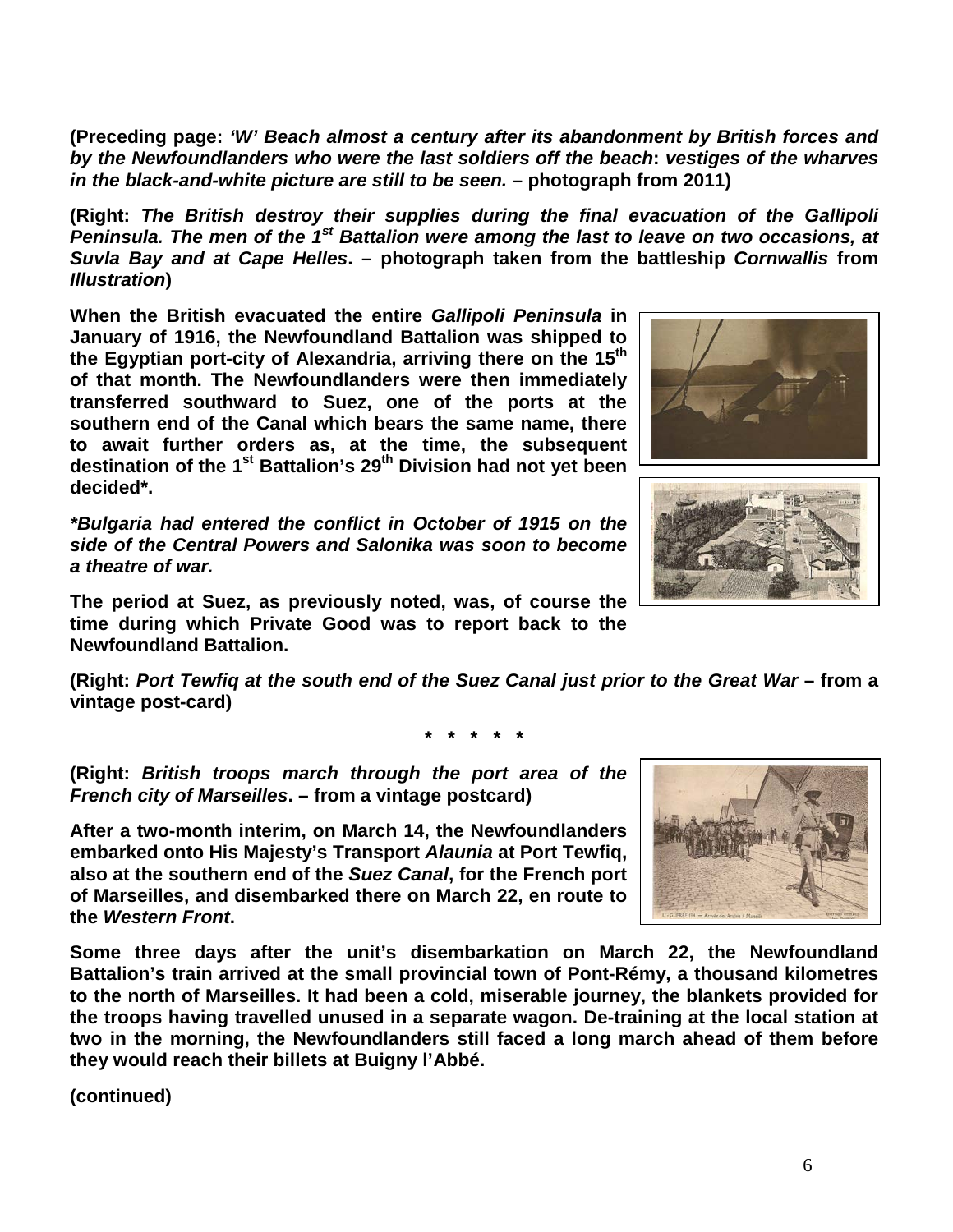**(Right:** *The River Somme as seen from the bridge at Pont-Rémy* **– photograph from 2010)**

**It is doubtful if many of those tired soldiers were to pay much attention to the slow-moving stream flowing under the bridge over which they were marching on their way from the station. But some three months later** *the Somme* **would have become a part of their history.**

**On April 13, Private Good's 1st Battalion paraded into the village of Englebelmer – perhaps some fifty kilometres in all from Pont-Rémy. There its personnel would be billeted, would receive reenforcements and, in two days' time, would be introduced into the trenches of the** *Western Front.*

**For the remainder of the spring of 1916, the Newfoundlanders were to be preparing for the British campaign of that upcoming summer, the battles to be fought on the ground named for that languid, meandering river flowing through the region, and over which the parent unit of the 1st Battalion had marched only weeks previously at Pont-Rémy:** *the Somme***.** 

**(Right:** *A part of the re-constructed trench system in the Memorial Park at Beaumont-Hamel –* **photograph from 2007(?))**

**If there is one name and date in Newfoundland history which is etched in the collective once-national memory, it is that of Beaumont-Hamel on July 1 of 1916; and if any numbers are remembered they are those of the eight-hundred who went**  *over the top* **in the third wave of the attack on that morning, and of the sixty-eight unwounded present at muster some twenty-four hours later\*.**

*\*Perhaps ironically, the majority of the Battalion's casualties was to be incurred during the advance from the third line of British trenches to the first line from where the attack proper was to be made, and while struggling through British wire laid to protect the British positions from any German attack.*

**There are other numbers of course: the fifty-seven thousand British casualties incurred in four hours on that same morning of which nineteen-thousand were recorded as having been**  *killed in action* **or** *died of wounds***. It was to be the largest disaster** *ever* **in the annals of the British Army…and, perhaps just as depressing, the killing of** *the Somme* **was to continue for the next four and a half months.**

**(Right above:** *Looking from the British lines down the hill to Y Ravine Cemetery\* which today stands atop part of the German front-line defences: The Danger Tree is to the right in the photograph***. – photograph taken in 2009)**





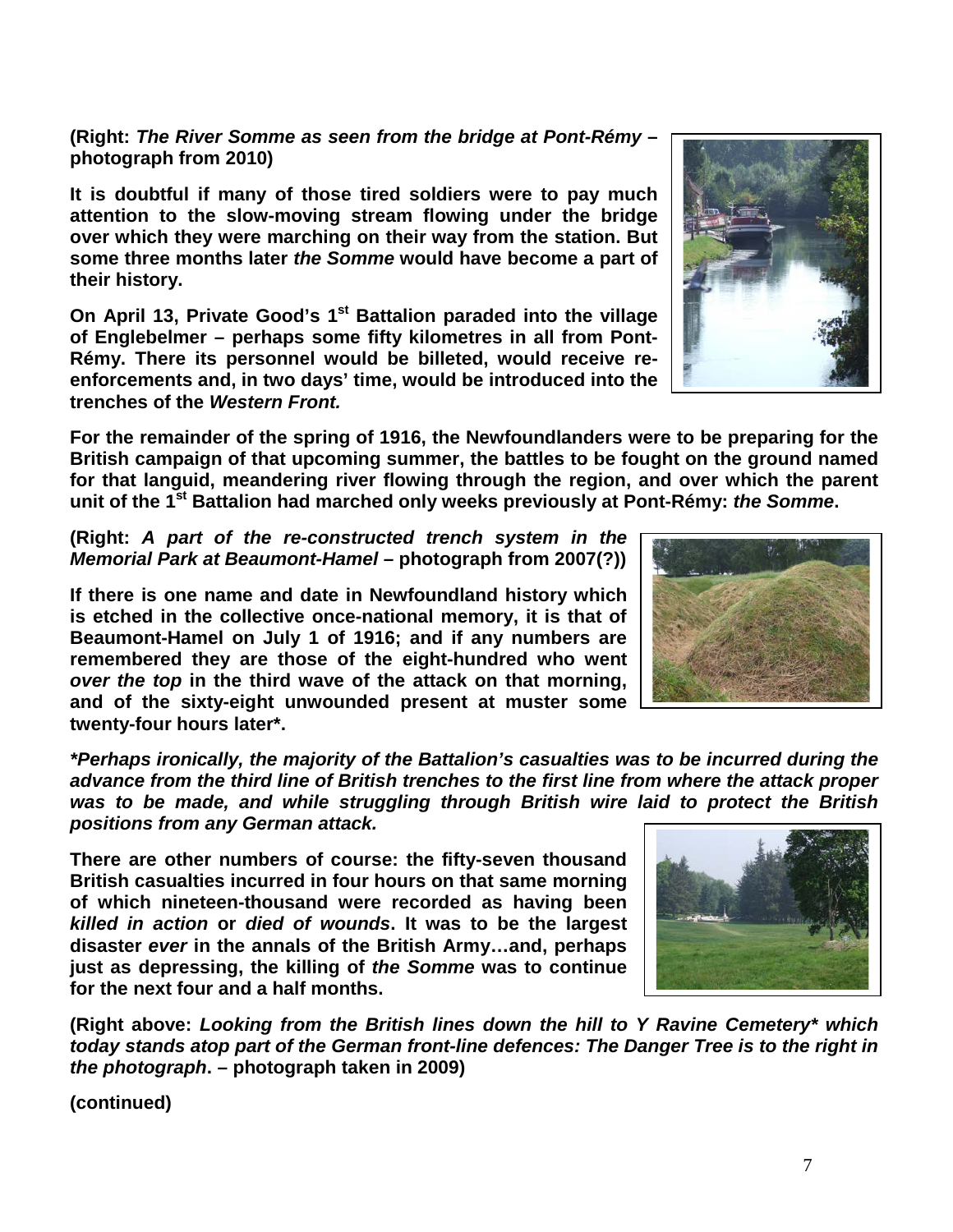*\*On July 1, 1916, the Y Ravine had formed a part of the German front-line defences and its machine-gunners had played havoc with the approaching attackers silhouetted against the sky-line.*

**(Right:** *a grim, grainy image purporting to be Newfoundland dead awaiting burial after the action at Beaumont-Hamel –* **from …)**

**(Right above:** *Beaumont-Hamel is a commune, not a village***. – photographs from 2010 & 2015)**

*Beaumont-Hamel was a commune – it still exists today – at the time comprising two communities: Beaumont, a village on the German side of the lines, and Hamel which was behind those of the British. No-Man's-Land, on which the Newfoundland Memorial Park lies partially today, was on land that separated Beaumont from Hamel.*



**Private Good was, in fact, recorded as having been on the nominal roll of the Newfoundland Battalion on July 1, 1916, the first day of** *the Somme***, but he was not to figure in the attack of that morning. His name is recorded on the list of those of the ten per cent reserve – this was a normal practice - of fourteen officers and eighty-three** *other ranks* **to be held back in Louvencourt on that day, and of those serving in capacities other than the assault. The reserve contingent was to arrive on the field later in the day when the fighting had all but subsided.**

**\****The well-known roll-call of July 2 of those who survived the battle unscathed was not officially recorded until two days later. The roll call of those who had been in the ten per-cent reserve of fourteen officers and eighty-three men held back for most of the day at Louvencourt and those serving otherwise, was apparently also recorded only days after the fact. Thus the inscription 'With Battalion 4/7/16' on certain individuals' records.*



**(Right above:** *another part of the reconstituted battlefield, here showing the British front lines, in the Newfoundland Park at Beaumont-Hamel: today the wire serves only to keep the tourists out of the trenches.* **– photograph from 2010(?))**

**Unfortunately, Private Good's record for the succeeding six months, although brief, is a contradictory one – or at best, incomplete: one source records that on July 4 he was evacuated to the 14th Corps Rest Station because of rheumatism, there to remain until**  discharged on December 17; a second document reports his entry into the same 14<sup>th</sup> CRS **for the same reason, but not until December 10, to be released back** *to duty* **one week later, thus on the same December 17.**

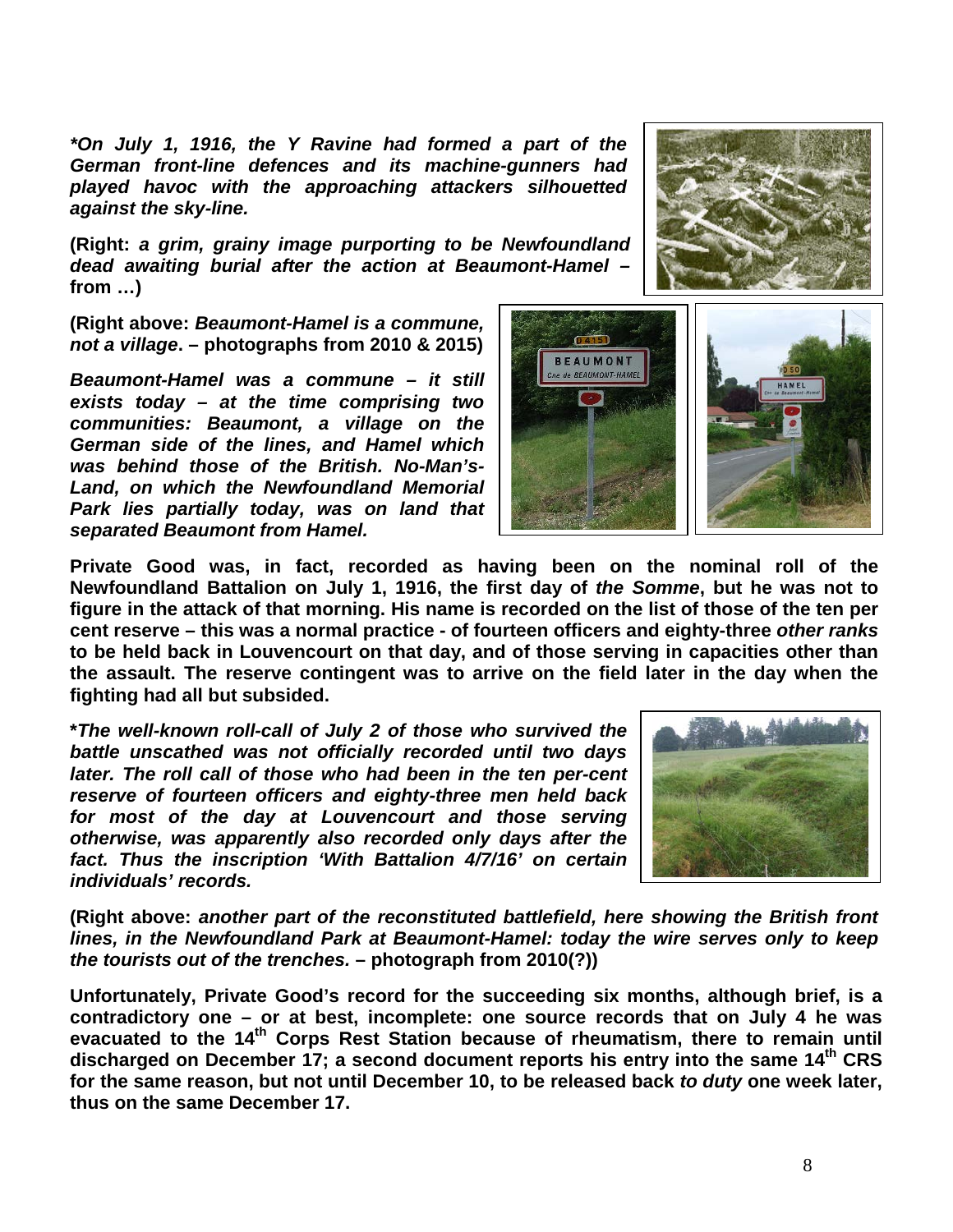**There appear to be no other documents in his dossier pertaining to that period.**

**If the second version of the above events, being perhaps the more likely, is the correct one, then Private Good was to continue to serve with the Newfoundland unit during the upcoming weeks and months.** 

**On July 27-28 of 1916, the 1st Battalion of the Newfoundland Regiment - still well under establishment battalion strength\* at just some fifty per cent, at five-hundred fifty-four strong even after re-enforcement - moved north and entered into the**  *Kingdom of Belgium* **for the first time. It had been ordered to the** *Ypres Salient***, one of the most dangerous pieces of real estate on the entire** *Western Front***, there to re-enforce and to re-organize.** 



**Even though** *the Salient* **proved to be relatively quiet during the time of the Newfoundlanders' posting there, they nonetheless incurred casualties, a number of them – as many as fifteen - fatal.** 

*\*The trench strength of a British battalion was approximately one thousand plus HQ staff.*

**(Right above:** *The entrance – unsurprisingly re-constructed since those days - to 'A' Company's quarters in the ramparts of Ypres when it was posted there in 1916 –* **photograph from 2010)**

**(Right:** *The battered Belgian city of Ypres towards the end of the year 1915 – and some eight months before the Newfoundlanders were to be posted there for the first time* **– from a vintage post-card)**

**On October 8, after its posting of ten weeks in Belgium, the 1st Battalion was ordered to move south, back to France and back to the area of – and the battle of –** *the Somme***.**

Four days after that return to France from Belgium, on October 12, 1916, the 1<sup>st</sup> Battalion **of the Newfoundland Regiment was to be again ordered to the offensive; this was at a place called Gueudecourt, the vestiges of a village some dozen or so kilometres to the south-east of Beaumont-Hamel.** 

**The encounter would prove to be another costly affair – two hundred and thirty-nine casualties all told - for little gain.** 

**(Right:** *This is the ground over which the 1st Battalion advanced and then mostly conceded at Gueudecourt on October 12. Some few managed to reach the area where today stand the copse of trees and the Gueudecourt Caribou, on the far right horizon***. – photograph from 2007)** 



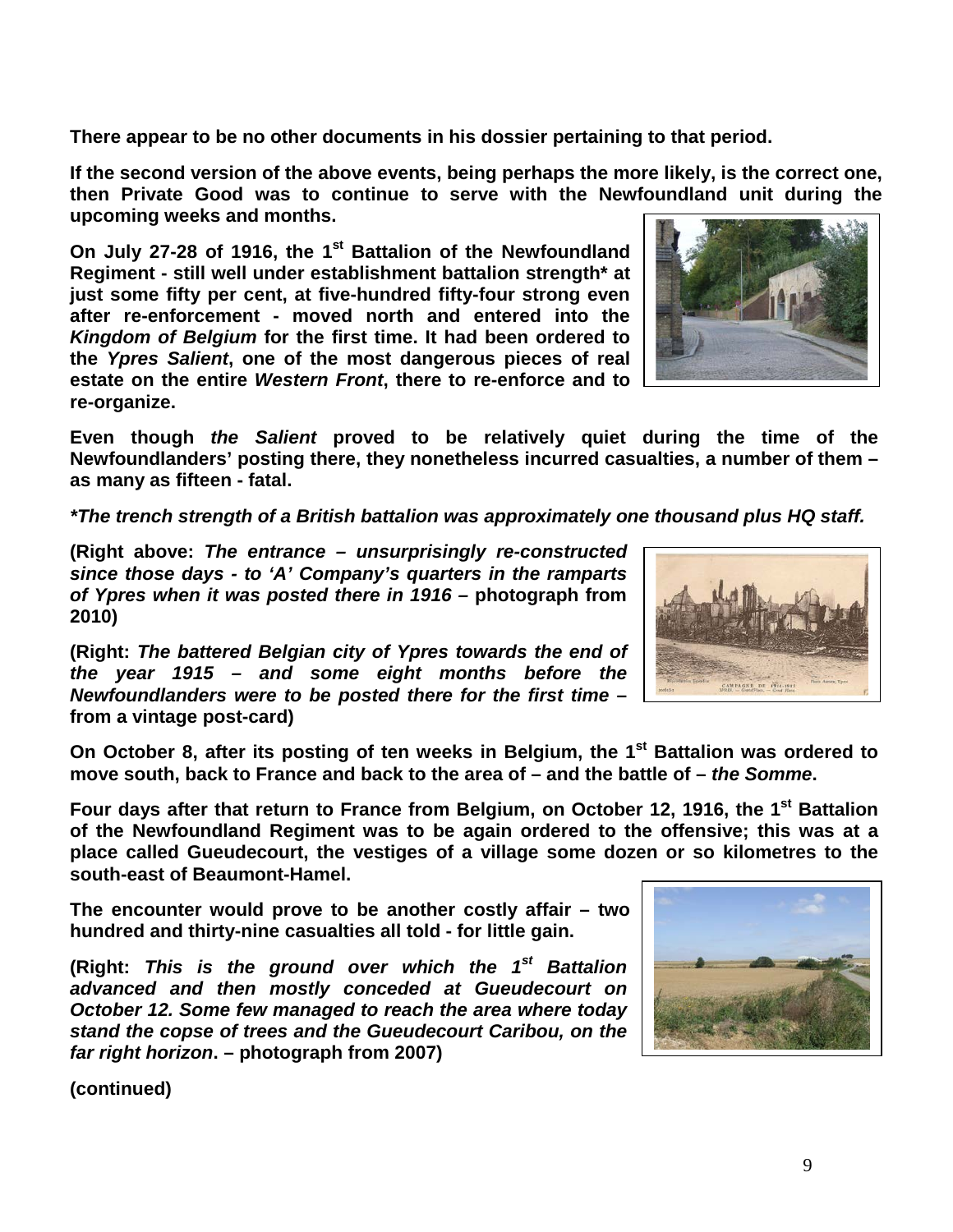**After Gueudecourt, the Newfoundland Battalion was to continue its watch in and out of the trenches of** *the Somme* **– not without casualties – during the late fall and early winter, a period to be broken only by the several weeks spent in** *Corps Reserve* **during the Christmas period. It was a time during which the Regimental personnel was to be encamped well behind the lines and in close proximity to the city of Amiens.**

**(Right:** *The Caribou at Gueudecourt stands at the furthest point of the 1st Battalion's advance of October 12, 1916.* **– photograph from 2012)**

**(Right below:** *A typical British Army Camp during a winter period somewhere on the Continent* **– from a vintage post-card)**

Whether having been sent to the 14<sup>th</sup> Corps Rest Station on **July 4 or December 10 (see further above), Private Good was to report back** *to duty* **on December 17, during the 1st Battalion's Christmas respite. Ten days later, on the 27th of that month, he was granted leave from France to return to the United Kingdom, being hospitalized – neither the name of the institution or the dates involved appear among his papers while there and subsequently posted to 'H' Company at the Regimental Depot on January 10.**

**The Regimental Depot had been established during the late summer of 1915 in the Royal Borough of Ayr on the west coast of Scotland to serve as a base for the 2nd (***Reserve***) Battalion of the Newfoundland Regiment. It was from there – as of November of 1915 up until January of 1918 – that the newcomers from home were to be despatched in drafts, at first to**  *Gallipoli* **and later to the** *Western Front***, to bolster the four fighting companies of the 1st Battalion.** 

**(Right above:** *An aerial view of Ayr – probably from the period between the Wars: Newtonon Ayr, where the 'other ranks' were to be quartered, is to the left of the River Ayr and the Royal Borough, where lived the officers, is to the right***. – by courtesy of the** *Carnegie Library* **at Ayr)**

**Not long after Private Good's arrival at Ayr, the resident Medical Officer recommended his posting to the Depot back in St. John's, Newfoundland, on the grounds that…** *Private Good Joseph No. 219 is unlikely to be fit for Service with the Expeditionary Force for six months, on account of rheumatic arthritis.* **On January 26, 1917, Private Good embarked at Liverpool on board the SS** *Scotian* **in transit back home to Newfoundland, there to be attached to the 3rd Battalion strength in St. John's on March 10.** 









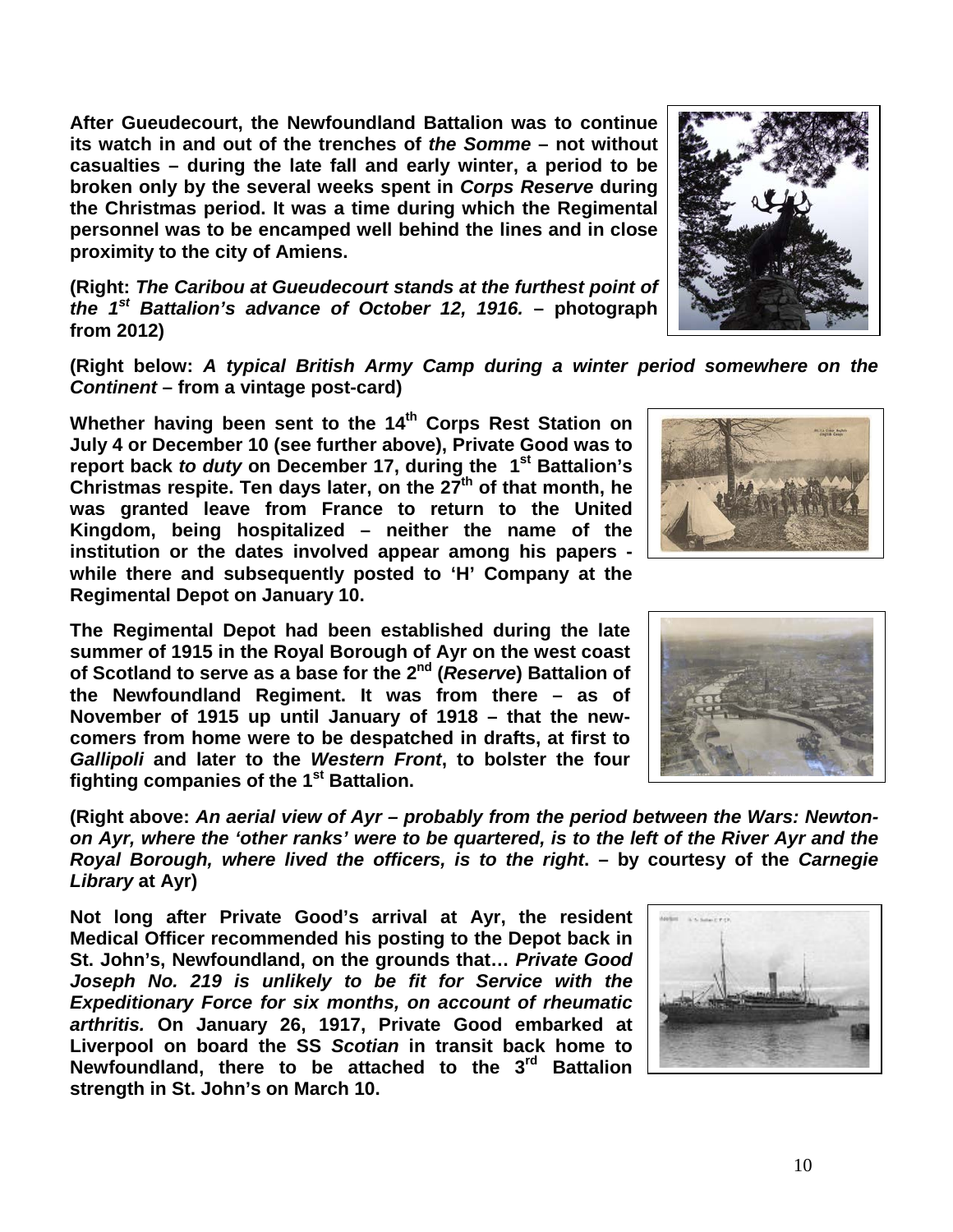**(Preceding page:** *The image of Scotian is from the Old Ship Picture Galleries***.)**

**Governor Davidson now lent his influence to Private Good in writing the following to the…***Officer Commanding, Headquarters***:** *Major Sullivan applies for the transfer to Forestry Company A of Pte. J. Good, a returned Soldier said to be unfit for further active service, but a good Cook.*

*He would be useful to go as Cook with Company A by next S.S. Florizel.*

*Please arrange transfer, if I am correctly informed.*

**On May 18 of 1917 Private Good was transferred to the Newfoundland Forestry Corps, re-enlisted (#8176), was promoted to the rank of corporal-cook of 'A' Company a day later, May 19, and on that same day, sailed on the aforesaid**  *Florizel* **for Halifax.** 



**The military contingent for the voyage comprised one-hundred eighty-two** *other ranks* **destined for the Newfoundland Regiment as well as the first Newfoundland Forestry Unit detachment of ninety-nine** *other ranks* **bound for Scotland. Corporal Good and company then sailed from Halifax – the vessel not identified - for the United Kingdom on May 28; the Foresters' destination was Dunkeld, Scotland.**

**(Right above:** *Little Dunkeld Churchyard – just across the River Tay from Dunkeld wherein lies Private Selby Taylor, also of the Newfoundland Forestry Corps* **– photograph from 2011)**

**Discharged from the Forestry Corps as** *medically unfit for duty* **on February 23, 1918, having by then been diagnosed as with pulmonary tuberculosis - Corporal Good, having embarked as a soldier of the 57th Repatriation Draft in Liverpool on the same February 23, sailed for Newfoundland via Halifax, to arrive home on March 26, where his discharge was confirmed on the 11th of April.**

**His service story, however, did not end on April 11, 1918: Corporal Good, having reattested on September 8, was not finally de-mobilized until a year later.**

**By that time he and his wife had moved - or were in the process of doing so - to 10 Bartley Street, Buxter's Hill, London, where his well-being was undertaken by the Pension Commissioner and Militia Department. Because of his honourable discharge for medical reasons, Corporal Good was now eligible to receive the Silver War Badge (right).**

**The husband of Elizabeth (Lizzie) Good (née** *Hallihan***) of 9, Dammerill's Lane, then by 1917, of 31, Lime Street in St. John's, he and his wife had been married since December 14 of 1905. The son of Robert George and Elizabeth Good of Brixton, London, England, where he was born, he passed away in the South-Eastern Hospital on July 24, 1921, from pulmonary tuberculosis, aged forty-seven.**